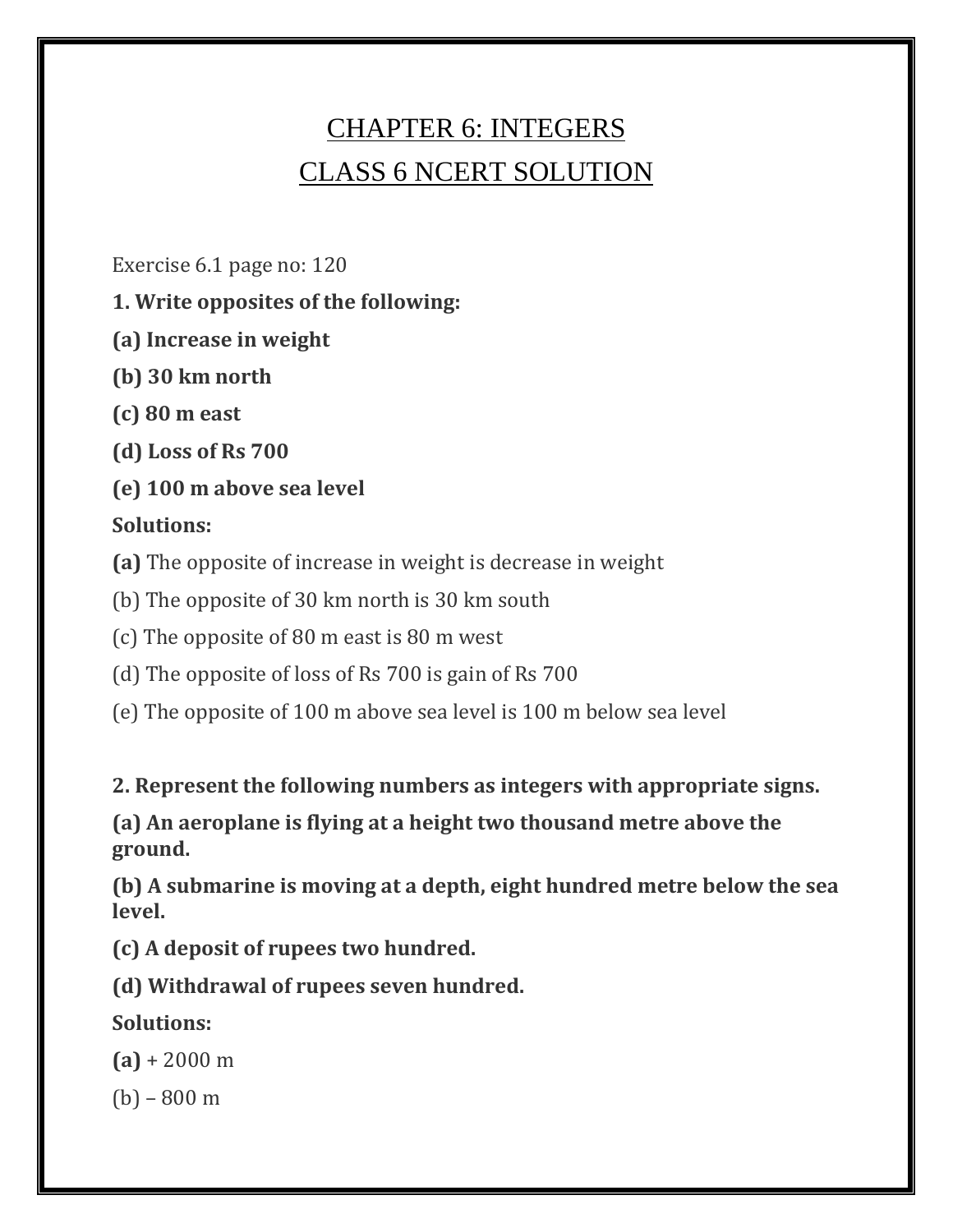$(c) + Rs 200$ (d) – Rs 700

**3. Represent the following numbers on a number line:**

- **(a) + 5**
- **(b) – 10**
- **(c) + 8**
- **(d) – 1**
- **(e) – 6**

**Solutions:**

**(a) +** 5



 $(b) - 10$ 



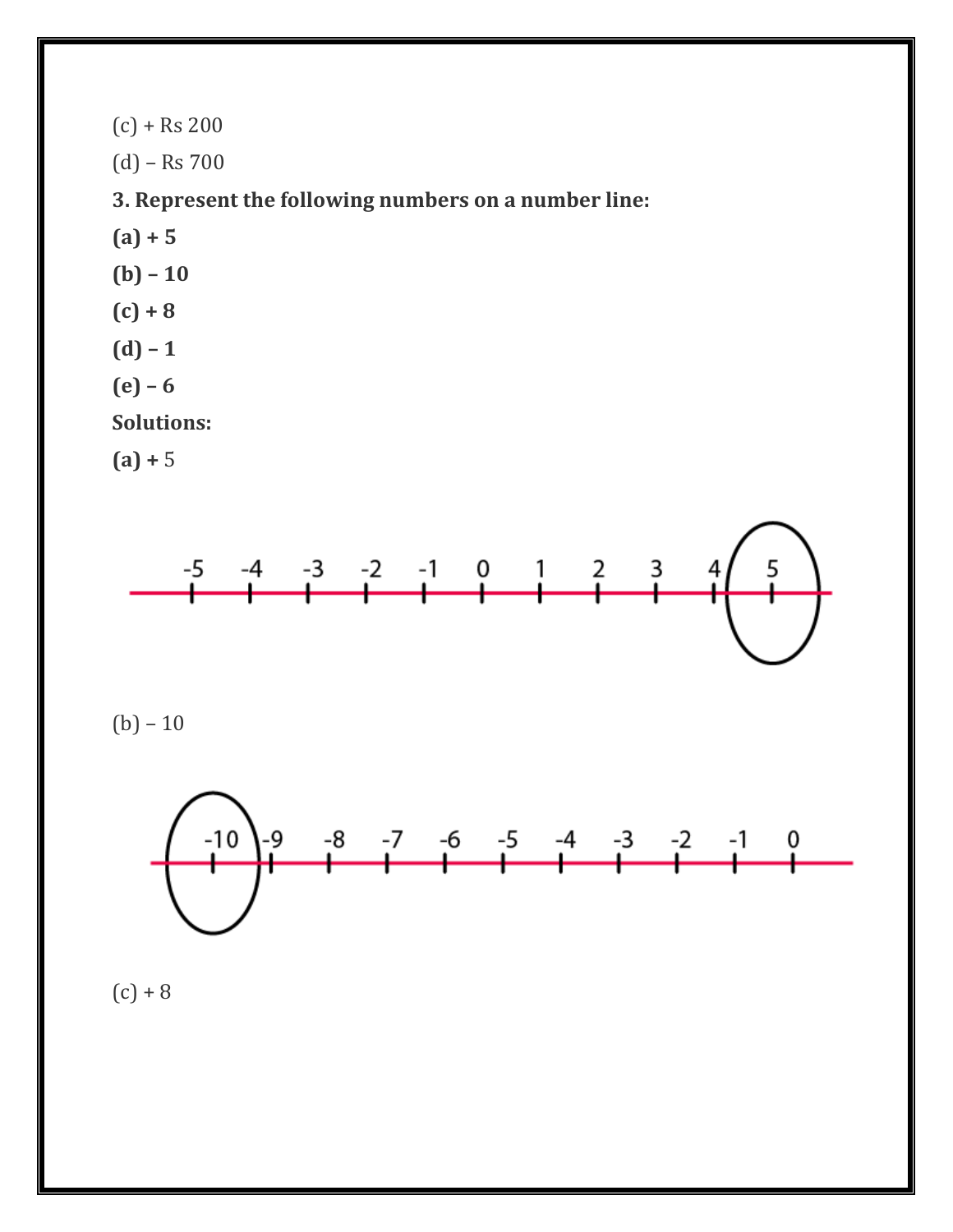

**4. Adjacent figure is a vertical number line, representing integers. Observe it and locate the following points:**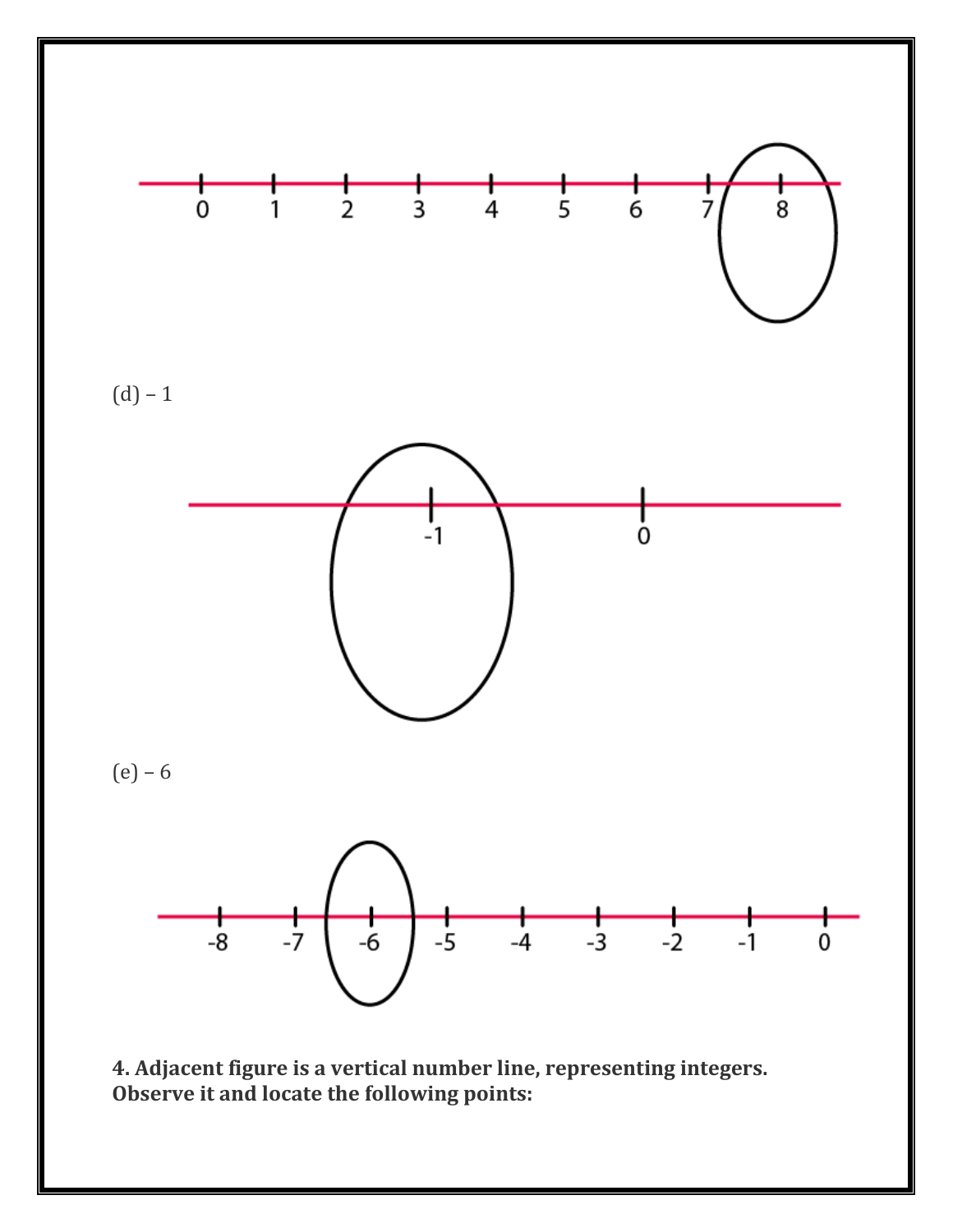**(a)** If point  $D$  is  $+ 8$ , then which point is  $- 8$ ?

**(b) Is point G a negative integer or a positive integer?**

**(c) Write integers for points B and E.**

- **(d) Which point marked on this number line has the least value?**
- **(e) Arrange all the points in decreasing order of value.**



## **Solutions:**

- **(a)** If point D is +8, then point F is -8
- (b) Point G is a negative integer
- (c) Point B is 4 and point E is  $-10$
- (d) The least value on this number line is point E as it represents  $-10$
- (e) The points in decreasing order of value are D, C, B, A, O, H, G, F, E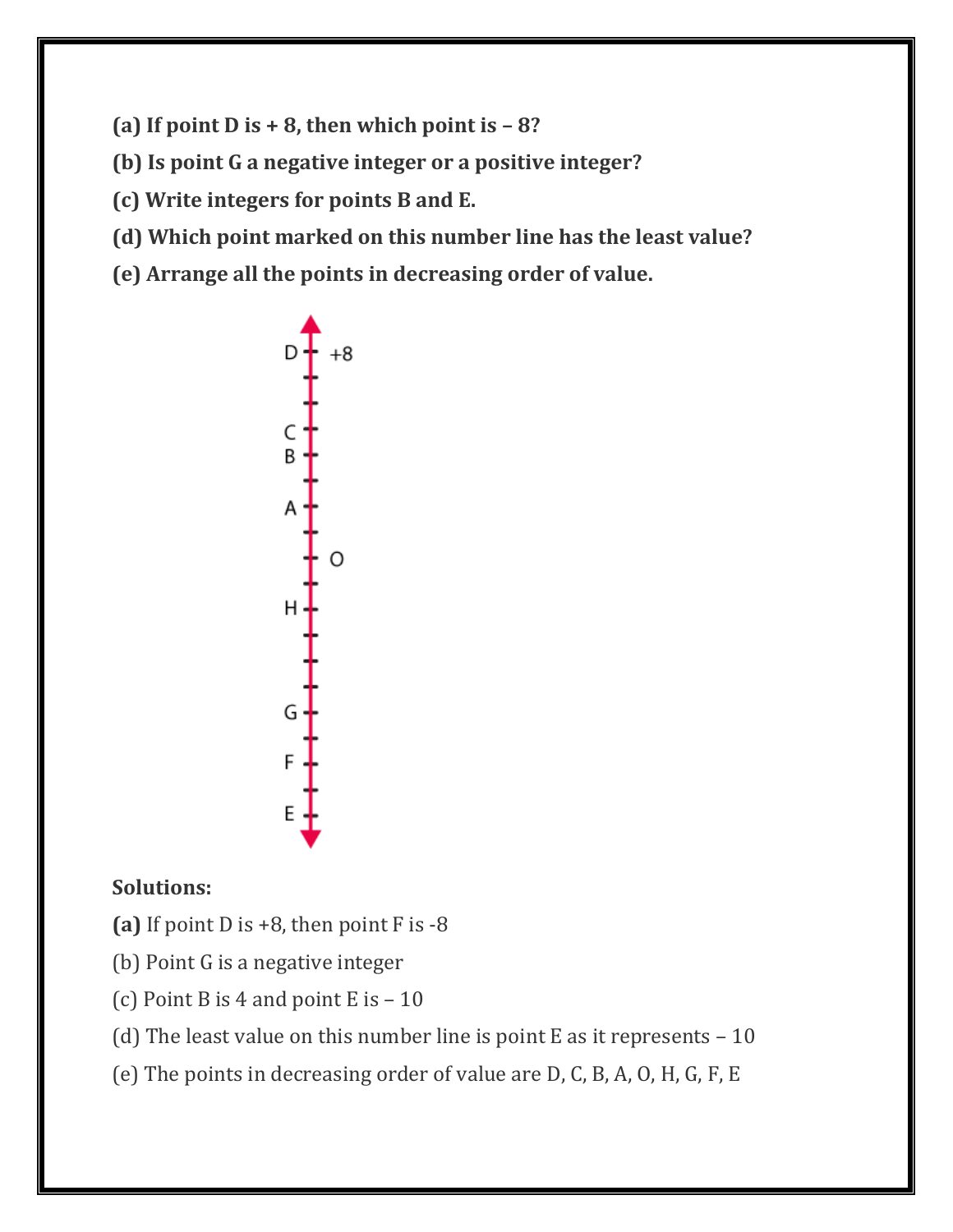**5. Following is the list of temperatures of five places in India on a particular day of the year.**

**Place Temperature**

**Siachin 10°C below 0°C ……………..**

**Shimla 2°C below 0°C ……………..**

**Ahmedabad 30°C above 0°C ……………..**

**Delhi 20°C above 0°C ……………..**

**Srinagar 5°C below 0°C ……………..**

**(a) Write the temperatures of these places in the form of integers in the blank column.**

**(b) Following is the number line representing the temperature in degree Celsius.**

**Plot the name of the city against its temperature.**

-25 -20 -15 -10 -5 0 5 10 15 20 25 30 35 -40

**(c) Which is the coolest place?**

**(d) Write the names of the places where temperatures are above 10°C. Solutions:**

**(a)**

Siachin –  $10^{\circ}$  C

Shimla – 2<sup>0</sup> C

Ahmedabad + 30<sup>0</sup> C

Delhi +  $20^{\circ}$  C

Srinagar –  $5^{\circ}$  C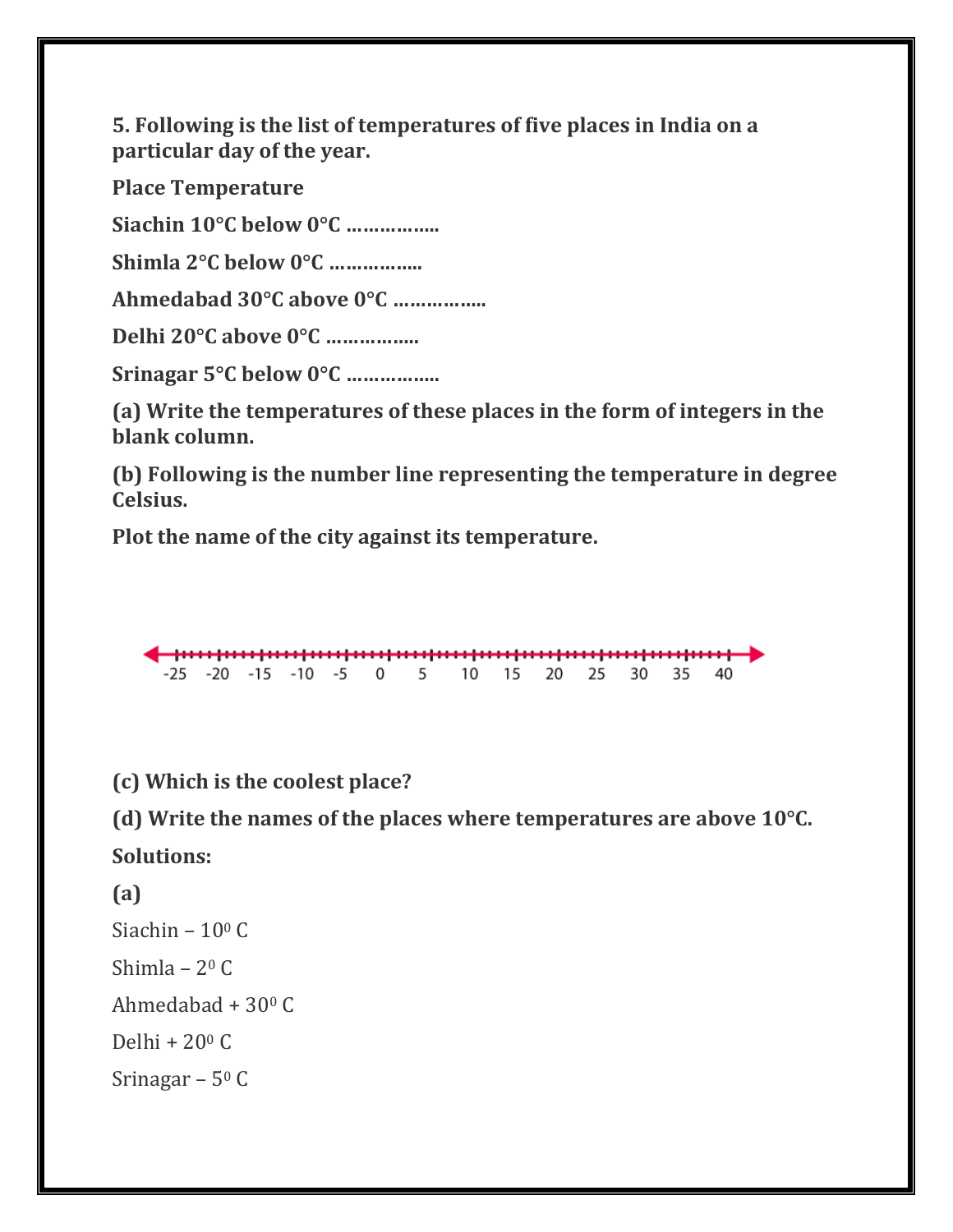

(c) Siachin is the coolest place

(d) Ahmedabad and Delhi are the places where the temperatures are above 100C

**6. In each of the following pairs, which number is to the right of the other on the number line?**

- **(a) 2, 9**
- $(b) 3, -8$
- **(c) 0, – 1**
- **(d) – 11, 10**
- **(e) – 6, 6**
- **(f) 1, – 100**

## **Solutions:**

**(a)** 9 lies to the right on the number line (9 > 2)

(b) – 3 lies to the right on the number line  $(-3 > -8)$ 

(c) 0 lies to the right on the number line  $(0 > -1)$ 

(d) 10 lies to the right on the number line  $(10 > -11)$ 

(e) 6 lies to the right on the number line  $(6 > -6)$ 

(f) 1 lies to the right on the number line  $(1 > -100)$ 

## **7. Write all the integers between the given pairs (write them in the increasing order.)**

**(a) 0 and – 7**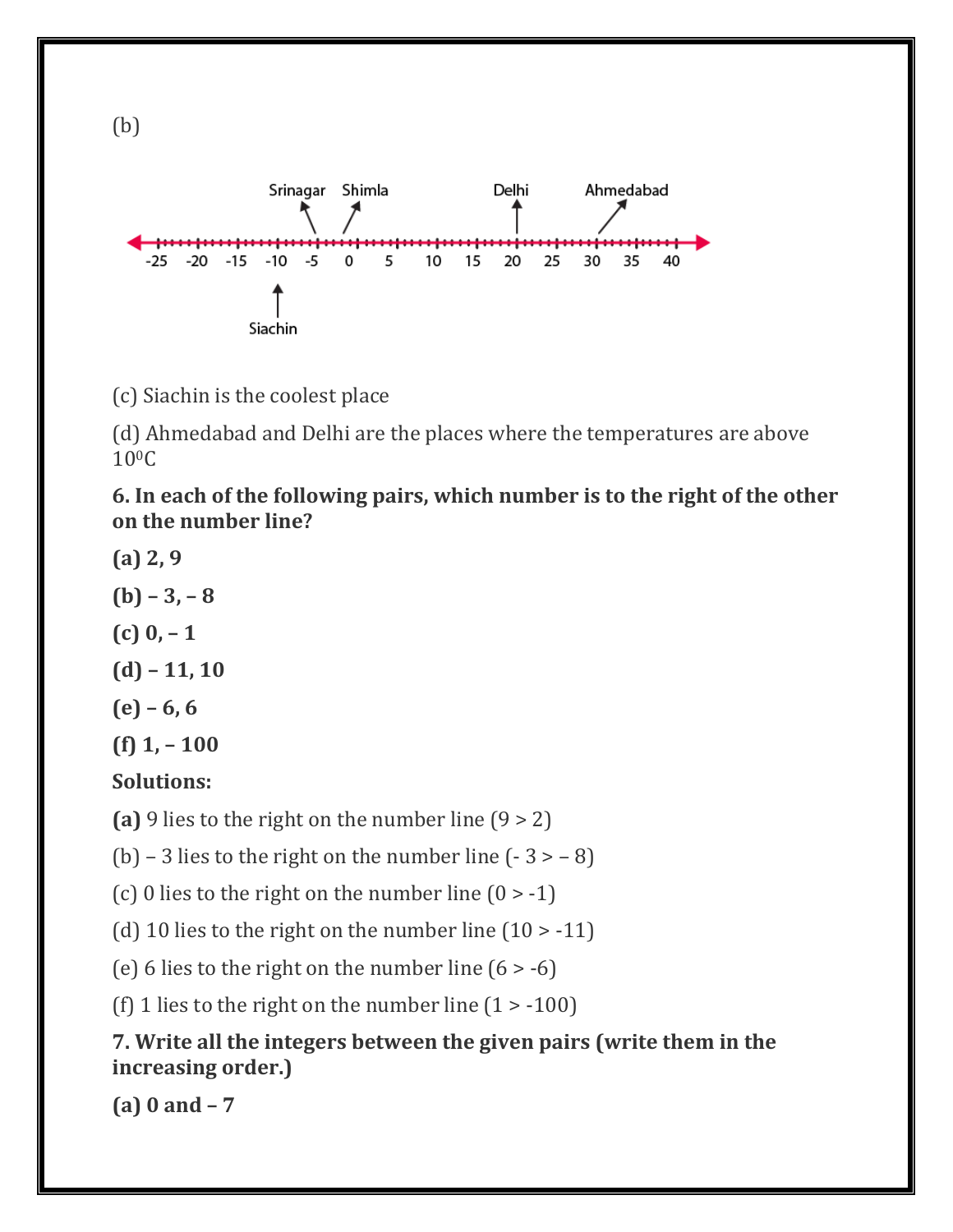**(b) – 4 and 4**

**(c) – 8 and – 15**

**(d) – 30 and – 23**

#### **Solutions:**

**(a)** -6, -5, -4, -3, -2, -1 are the integers between 0 and -7

(b) -3, -2, -1, 0, 1, 2, 3 are the integers between -4 and 4

(c) -14, -13, -12, -11, -10, -9 are the integers between -8 and -15

(d) -29, -28, -27, -26, -25, -24 are the integers between -30 and -23

**8. (a) Write four negative integers greater than – 20.**

**(b) Write four integers less than – 10.**

## **Solutions:**

**(a)** -19, -18, -17, -16 are the integers greater then -20

(b) -11, -12, -13, -14 are the integers less than -10

**9. For the following statements, write True (T) or False (F). If the statement is false, correct the statement.**

**(a) – 8 is to the right of – 10 on a number line.**

**(b) – 100 is to the right of – 50 on a number line.**

**(c) Smallest negative integer is – 1.**

**(d) – 26 is greater than – 25.**

## **Solutions:**

**(a)** True as (-8 > -10)

(b) False. (-50 is greater than -100). Hence, -100 lies to the left of -50 on the number line

(c) False. -1 is the greater negative integer.

(d) False. -26 is smaller than -25

**10. Draw a number line and answer the following:**

**(a) Which number will we reach if we move 4 numbers to the right of**  $-2$ **.** 

**(b) Which number will we reach if we move 5 numbers to the left of 1.**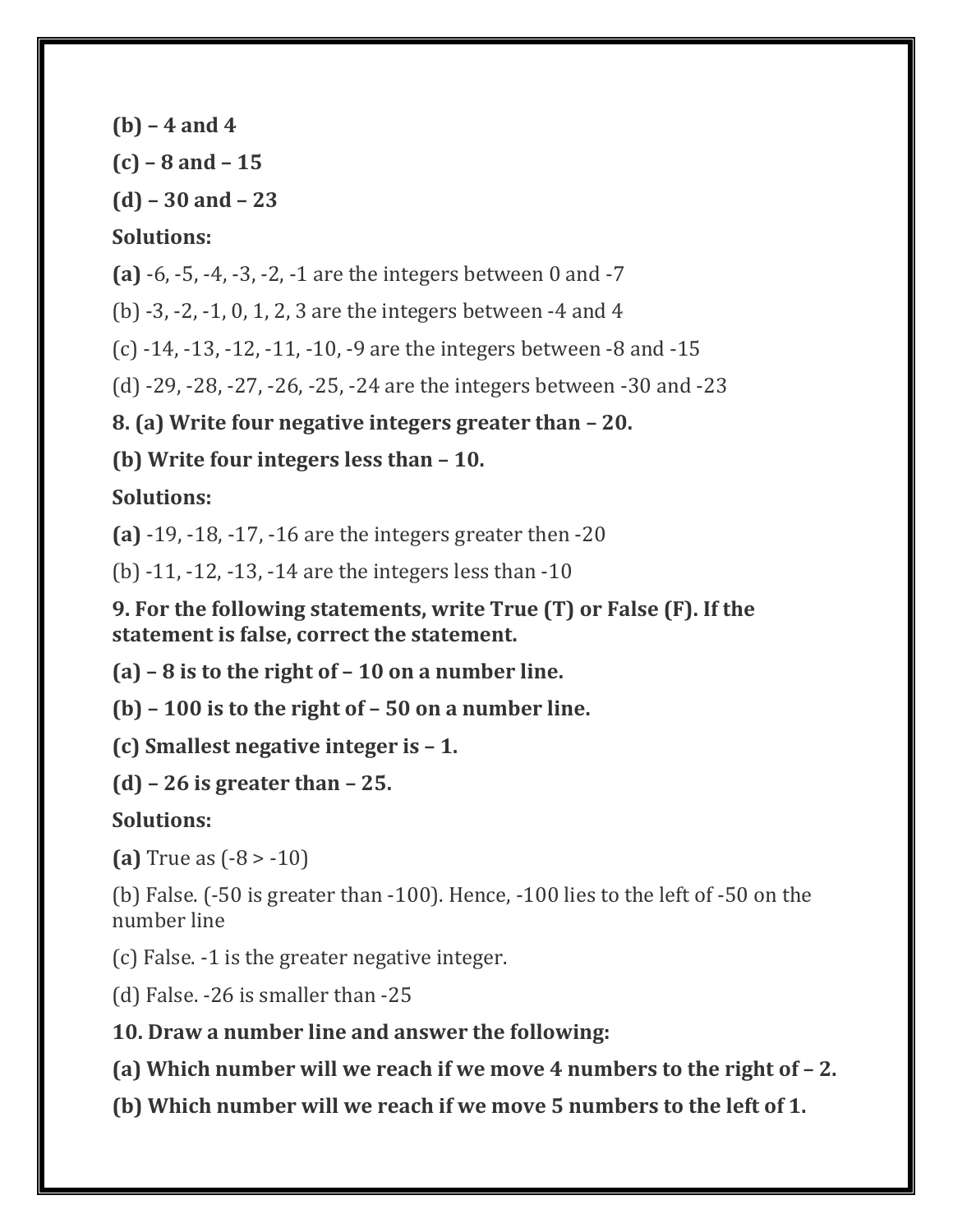**(c) If we are at – 8 on the number line, in which direction should we move to reach – 13?**

**(d) If we are at – 6 on the number line, in which direction should we move to reach – 1?**

**Solutions:**

**(a)**



If we move 4 numbers to the right of -2, we will reach at 2

(b)



If we move 5 numbers to the left of 1, we will reach at -4 (c)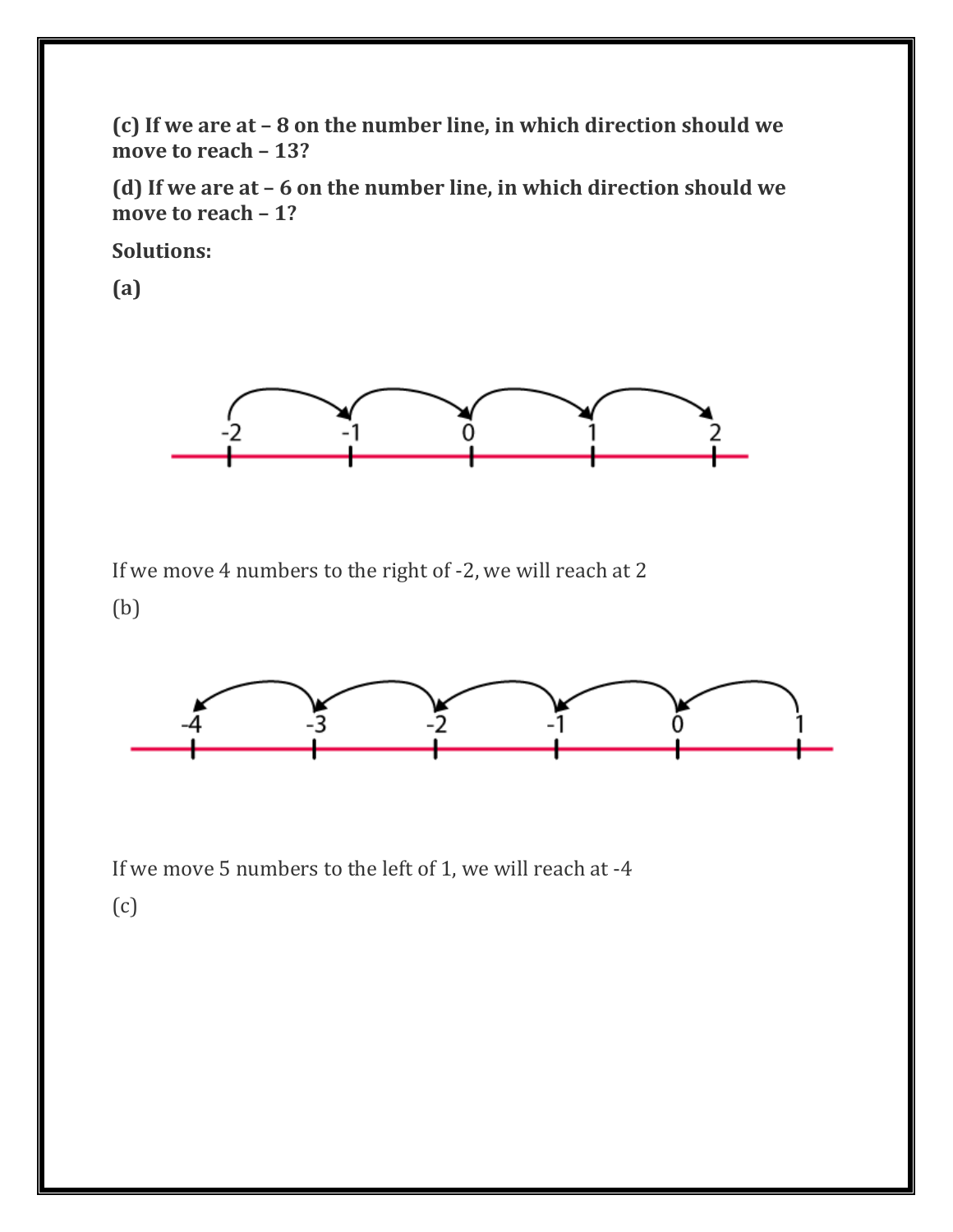

-13 lies to the left of -8 on the number line. Hence, we should move towards left direction

(d)



-1 lies to the right of -6 on the number line. So, we should move towards right direction.

**Exercise 6.2 Page no: 128**

**1. Using the number line write the integer which is:**

**(a) 3 more than 5**

- **(b) 5 more than –5**
- **(c) 6 less than 2**

**(d) 3 less than –2**

**Solutions:**

**(a)**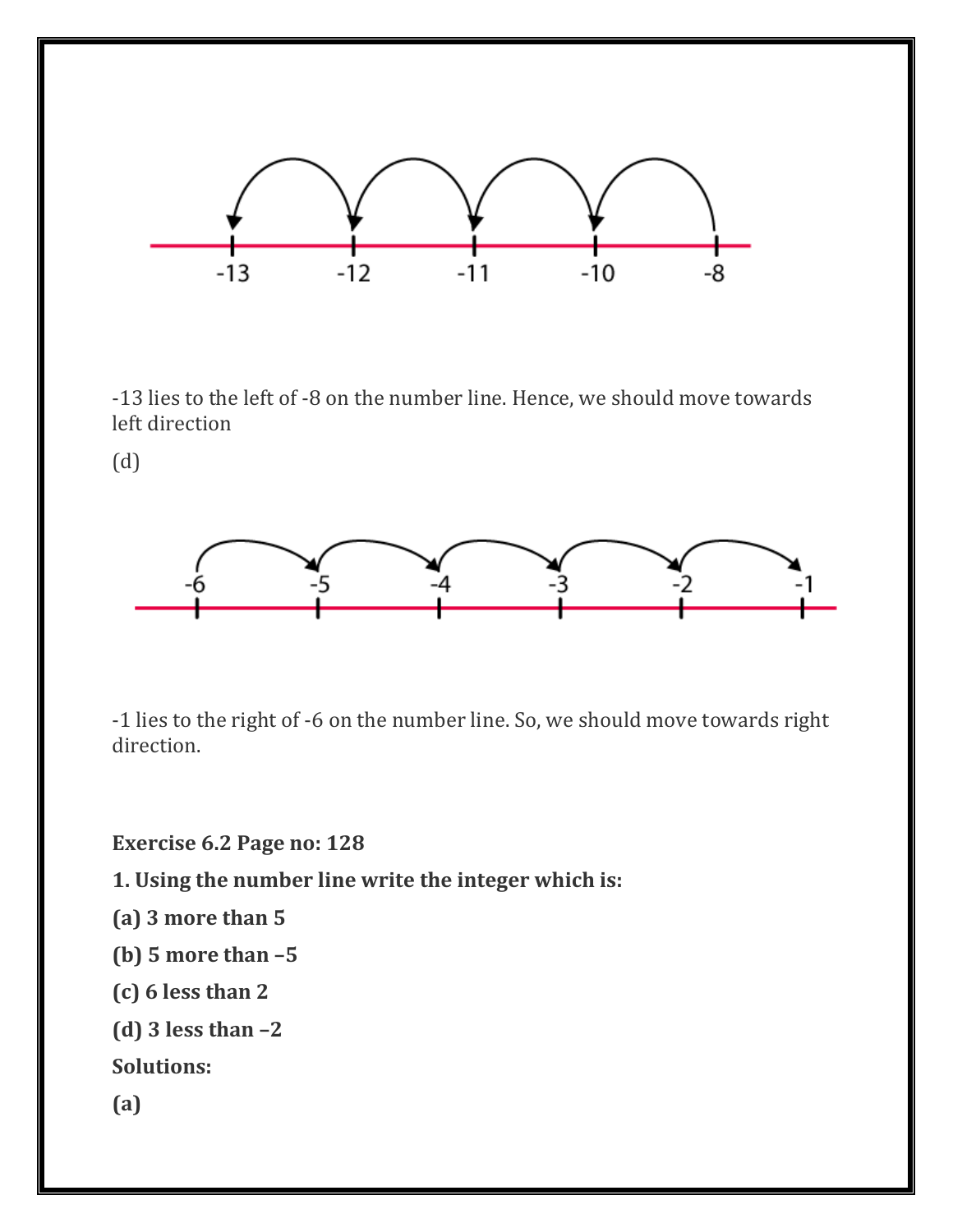

Hence, -4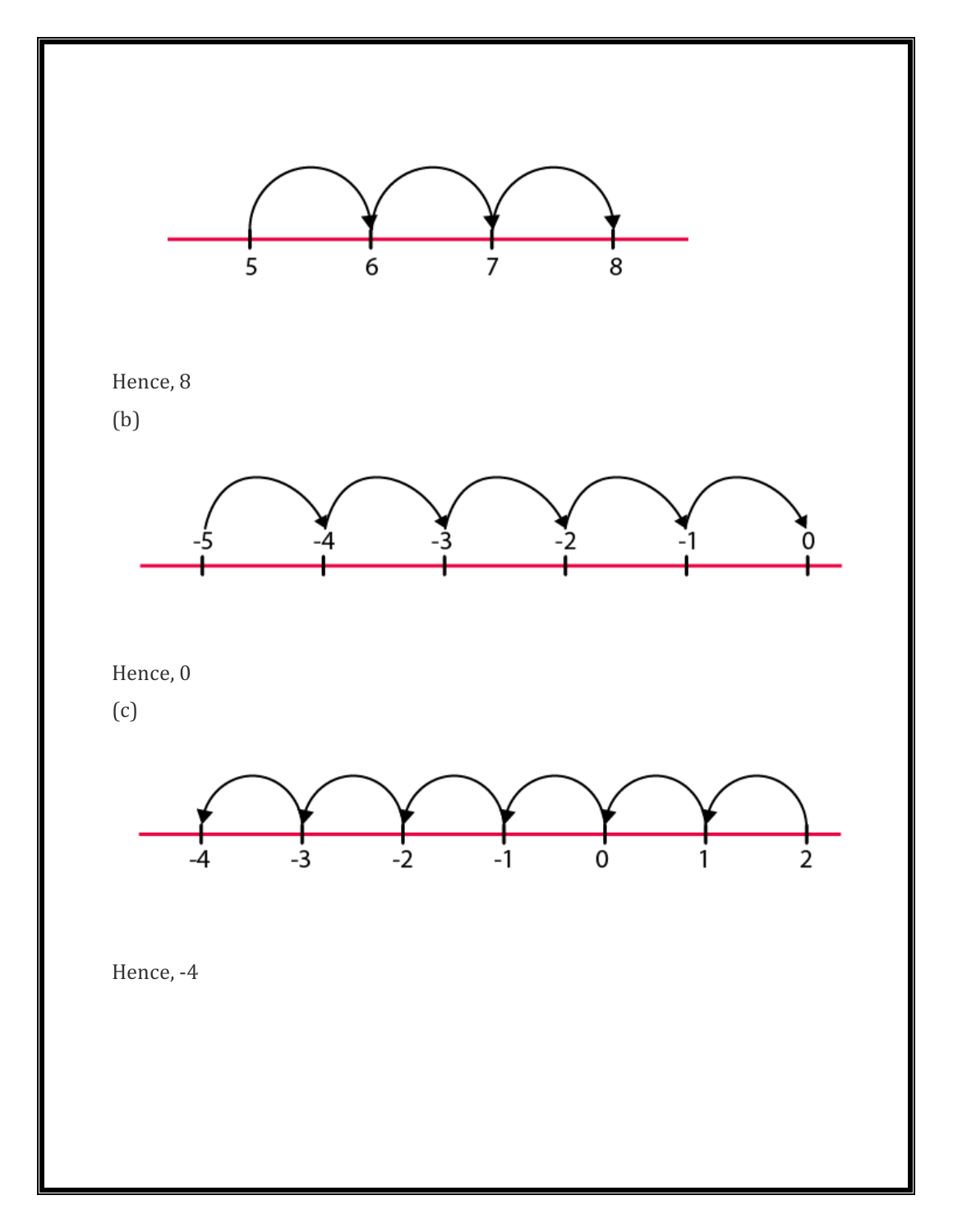



## **2. Use number line and add the following integers:**

**(a) 9 + (–6) (b) 5 + (–11) (c) (–1) + (–7) (d) (–5) + 10 (e) (–1) + (–2) + (–3) (f) (–2) + 8 + (–4) Solutions:**

**(a)**



Hence, 3

(b)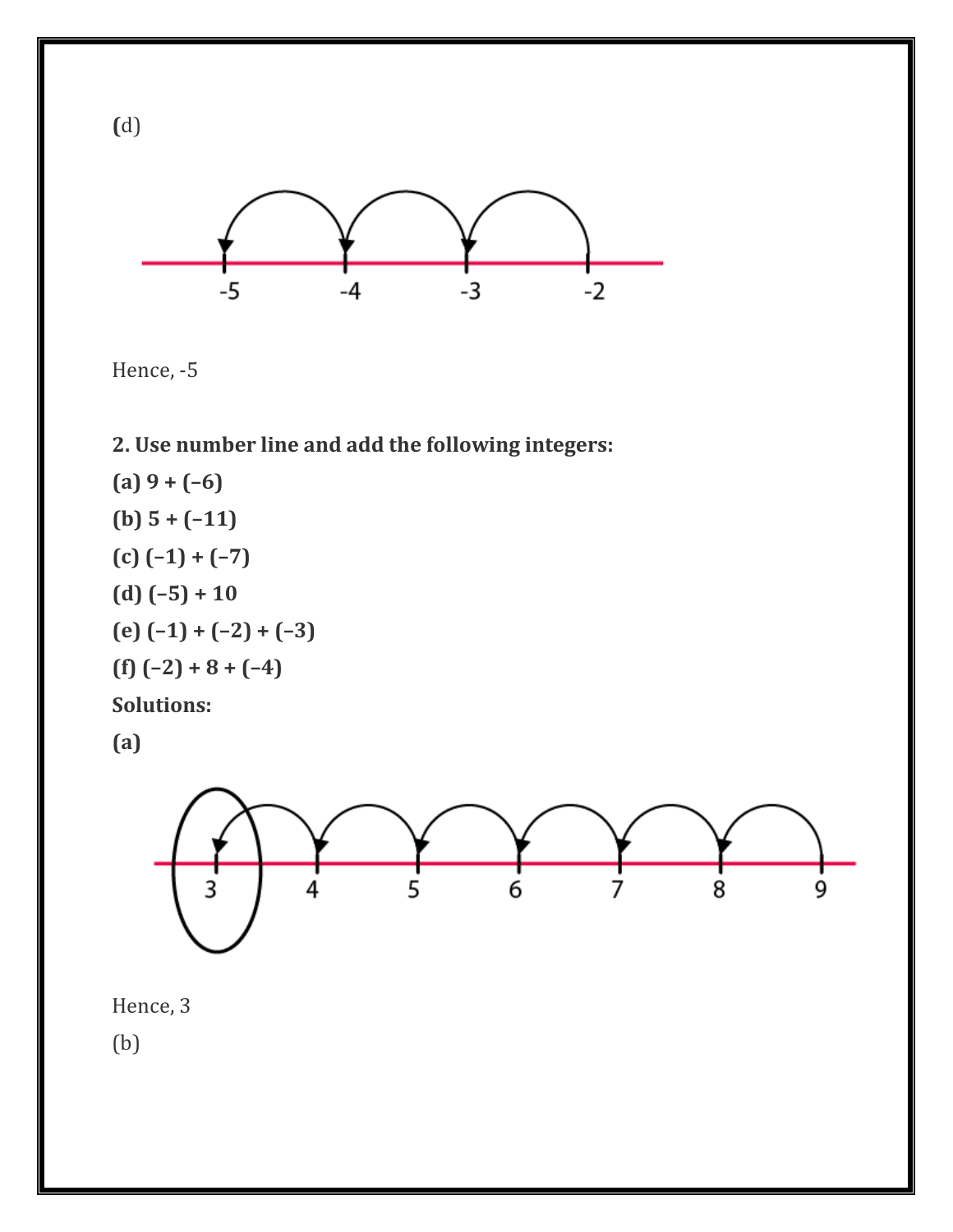

Hence, -6

(c)



Hence, -8 (d)





(e)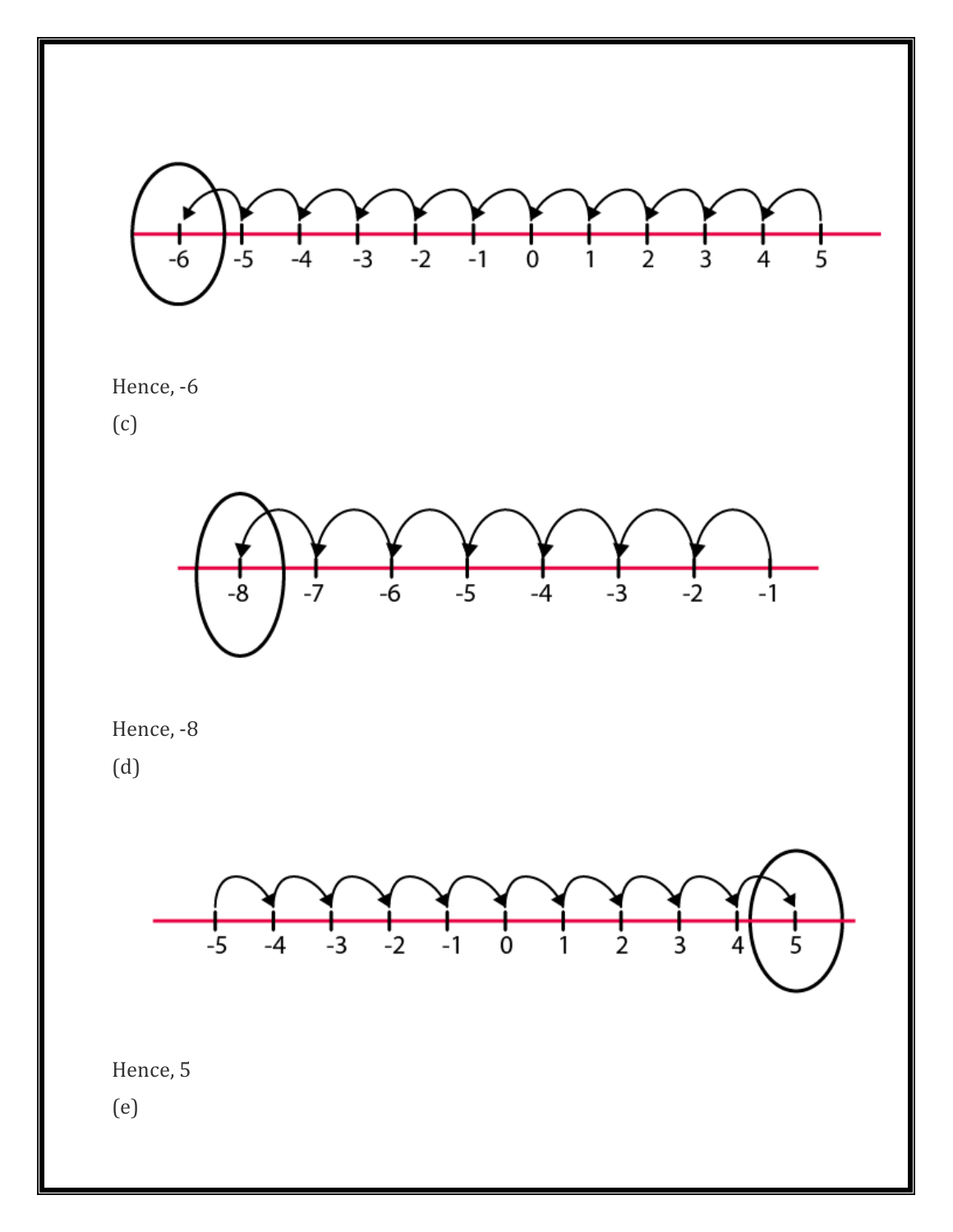



 $-1$ 

 $\pmb{0}$ 

1

**(a) 11 + (–7)**

Hence, 2

**(b) (–13) + (+18)**

 $-2$ 

- **(c) (–10) + (+19)**
- **(d) (–250) + (+150)**
- **(e) (–380) + (–270)**
- **(f) (–217) + (–100)**

## **Solutions:**

- (a)  $11 + (-7) = 4$
- (b)  $(-13) + (+18) = 5$
- $(c)$   $(-10) + (+19) = 9$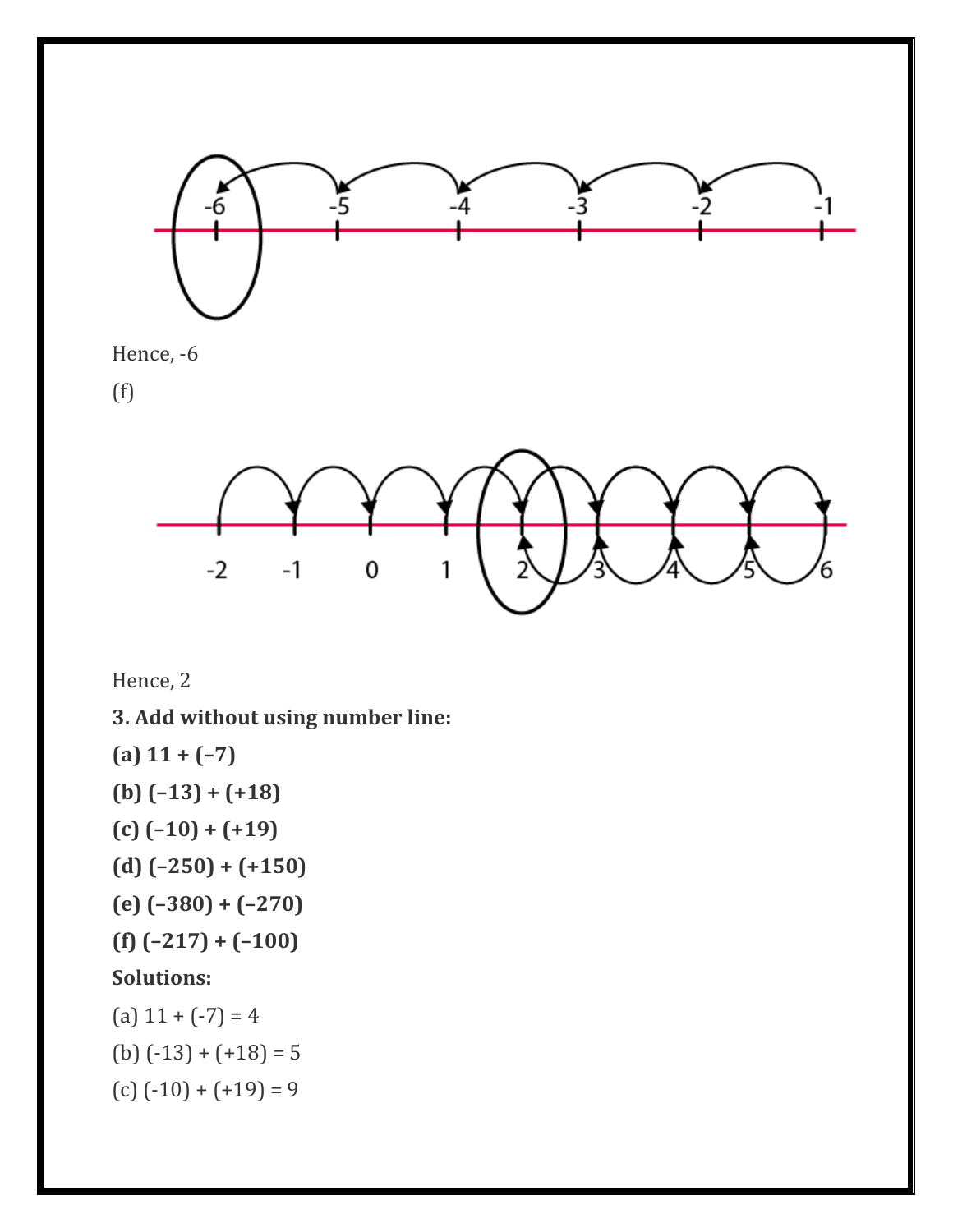```
(d) (-250) + (+150) = -100(e) (-380) + (-270) = -650
(f) (-217) + (-100) = -3174. Find the sum of:
(a) 137 and – 354
(b) – 52 and 52
(c) – 312, 39 and 192
(d) – 50, – 200 and 300
Solutions:
(a) 137 and -354
(137) + (-354) = (137) + (-137) + (-217)= 0 + (-217) [(137) + (-137) = 0]= (-217)= -217(b) -52 and 52
(-52) + (+52) = 0 [(-a) + (+a) = 0](c) -312, 39 and 192
(-312) + (+39) + (+192) = (-231) + (-81) + (+39) + (+192)= (-231) + (-81) + (+231)= (-231) + (+231) + (-81)= 0 + (-81) [(-a) + (+a) = 0]= -81(d) -50, -200 and 300
(-50) + (-200) + (+300) = (-50) + (-200) + (+200) + (+100)= (-50) + 0 + (+100) [(-a) + (+a) = 0]= (-50) + (+100)= (-50) + (+50) + (+50)
```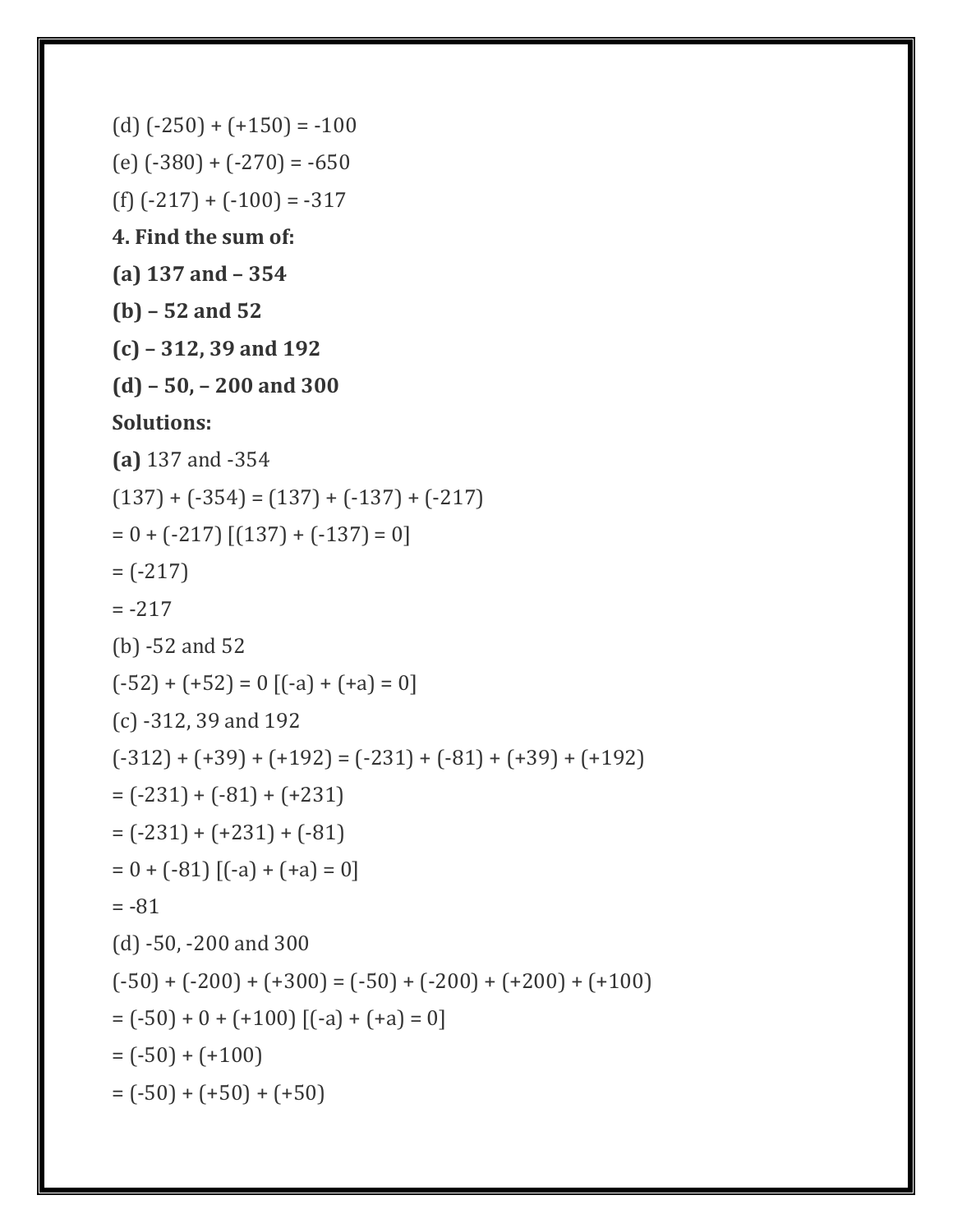$$
= 0 + (+50) [(-a) + (+a) = 0]
$$
  
\n
$$
= 50
$$
  
\n**5. Find the sum:**  
\n**(a) (-7) + (-9) + 4 + 16**  
\n**(b) (37) + (-2) + (-65) + (-8)**  
\n**Solutions:**  
\n**(a) (-7) + (-9) + 4 + 16**  
\n
$$
= (-7) + (-9) + 4 + (+7) + (+9)
$$
  
\n
$$
= (-7) + (+7) + (-9) + (+9) + 4
$$
  
\n
$$
= 0 + 0 + 4 [(-a) + (+a) = 0]
$$
  
\n
$$
= 4
$$
  
\n**(b) (37) + (-2) + (-65) + (-8)**  
\n
$$
= (+37) + (-37) + (-38)
$$
  
\n
$$
= 0 + (-38) [(-a) + (+a) = 0]
$$
  
\n
$$
= -38
$$

Exercise 6.3 page no: 131

**1. Find**

**(a) 35 – (20) (b) 72 – (90) (c) (-15) – (-18) (d) (-20) – (13) (e) 23 – (-12) (f) (-32) – (-40) Solutions:**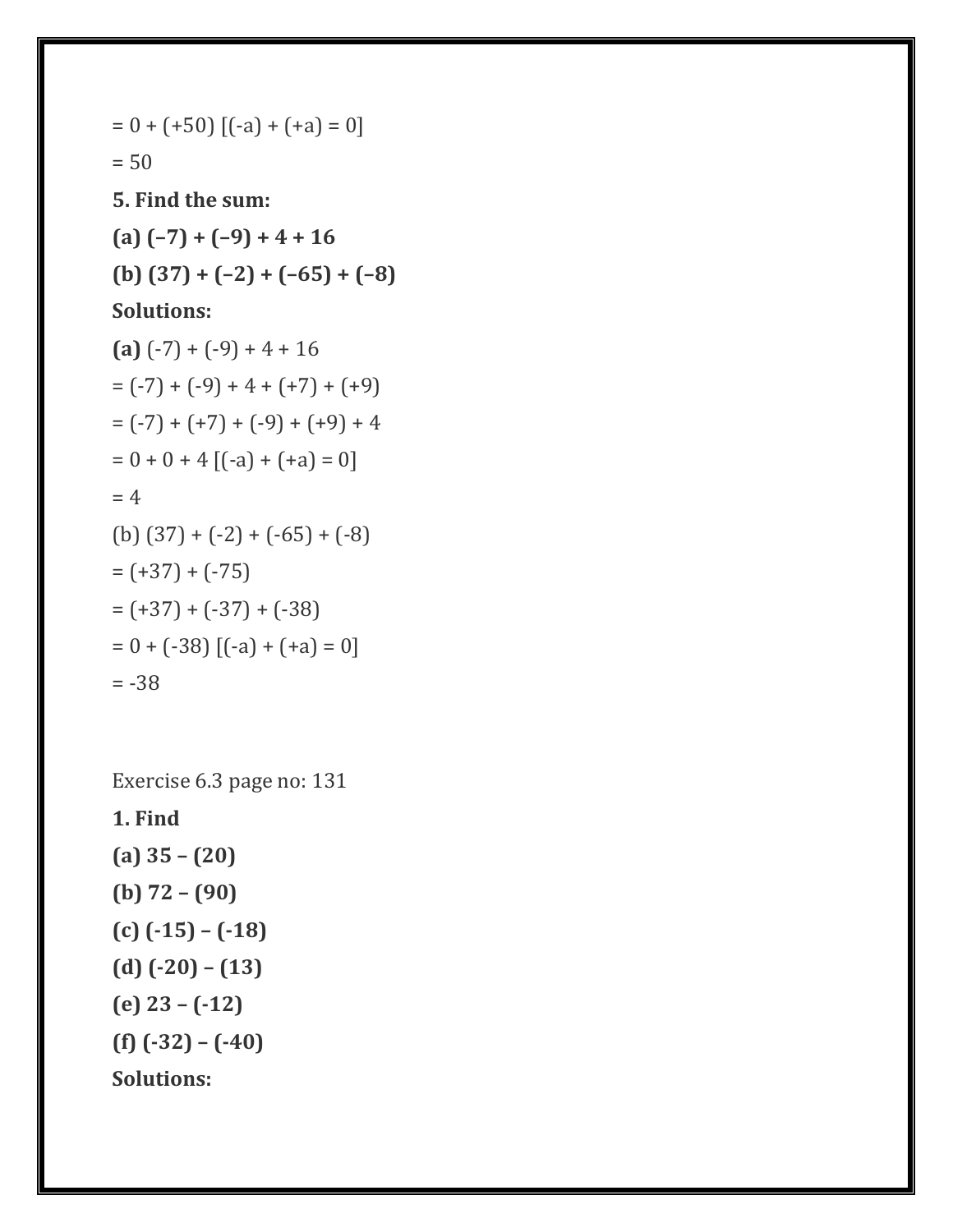```
(a) 35 – (20)
= 35 - 20= 15
(b) 72 – (90)
= 72 - 90= -18(c) (-15) – (-18)
= -15 + 18= 3(d) (-20) – (13)
= -20 - 13= -33(e) 23 – (-12)
= 23 + 12= 35(f) (-32) – (-40)
= -32 + 40= 82. Fill in the blanks with >, < or = sign.
(a) (-3) + (-6) ______ (-3) - (-6)(b) (–21) – (–10) _____ (–31) + (–11)
(c) 45 – (-11) ______ 57 + (-4)(d) (-25) - (-42) ____ (-42) - (-25)Solutions:
(a) (-3) + (-6) = -9(-3) - (-6) = -3 + 6 = 3-9 < 3
```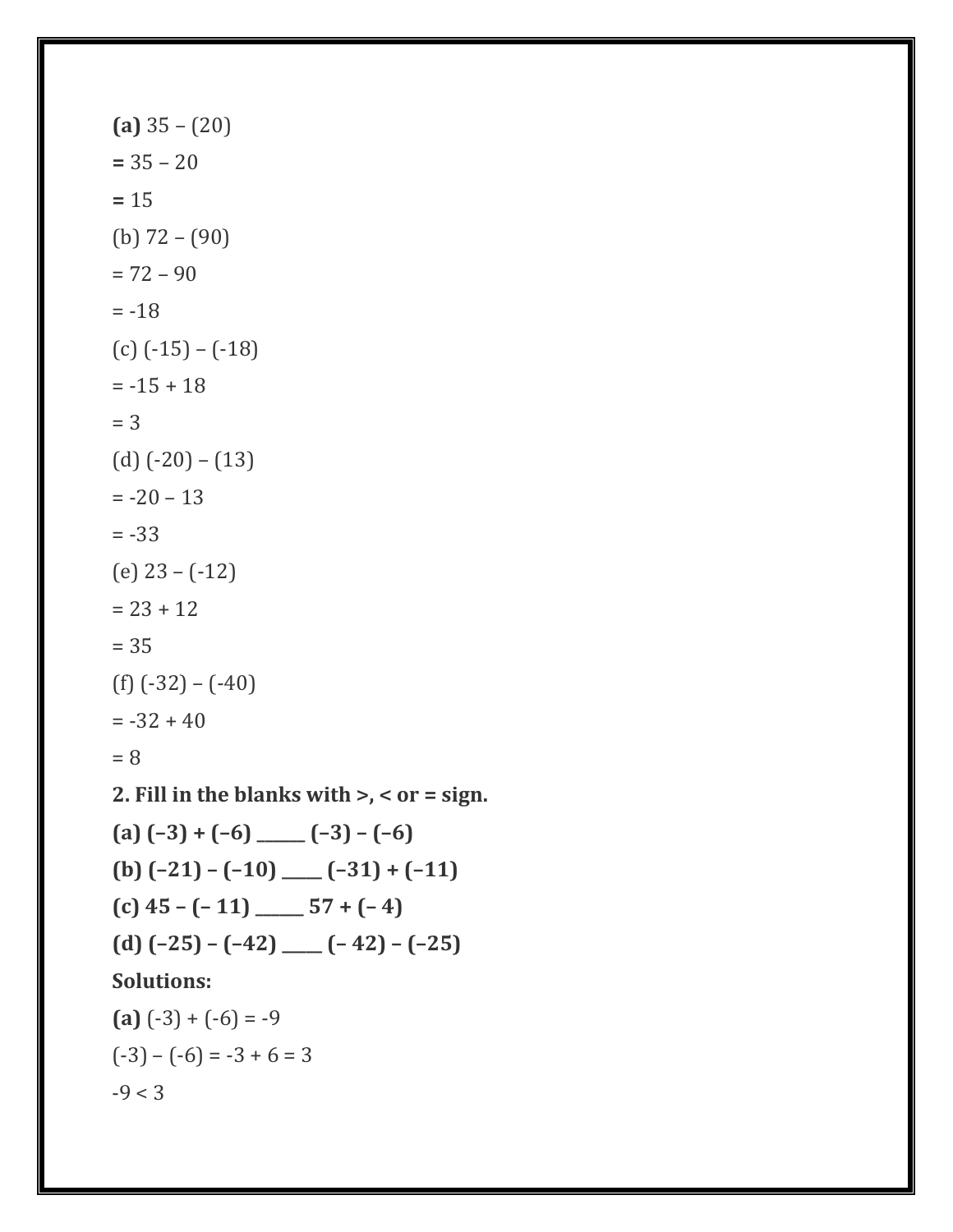```
Therefore (-3) + (-6) < (-3) - (-6)(b) -21 - (-10) = -21 + 10 = -11-31 + (-11) = -42-11 > -42Therefore (-21) - (-10) > (-31) + (-11)(c) 45 – (-11) = 45 + 11 = 56
57 + (-4) = 57 - 4 = 5356 > 53Therefore 45 - (-11) > 57 + (-4)(d) (-25) - (-42) = -25 + 42 = 17-42 - (-25) = -42 + 25 = -1717 > -17Therefore (-25) - (-42) > (-42) - (-25)3. Fill in the blanks.
(a) (-8) + \underline{\qquad} = 0(b) 13 + \_ = 0(c) 12 + (–12) = ____
(d) (-4) + \underline{\qquad} = -12(e) _____ - 15 = - 10
Solutions:
(a) (-8) + 8 = 0(b) 13 + (-13) = 0(c) 12 + (-12) = 0(d) (-4) + (-8) = -12(e) 5 – 15 = -10
4. Find
(a) (–7) – 8 – (–25)
```